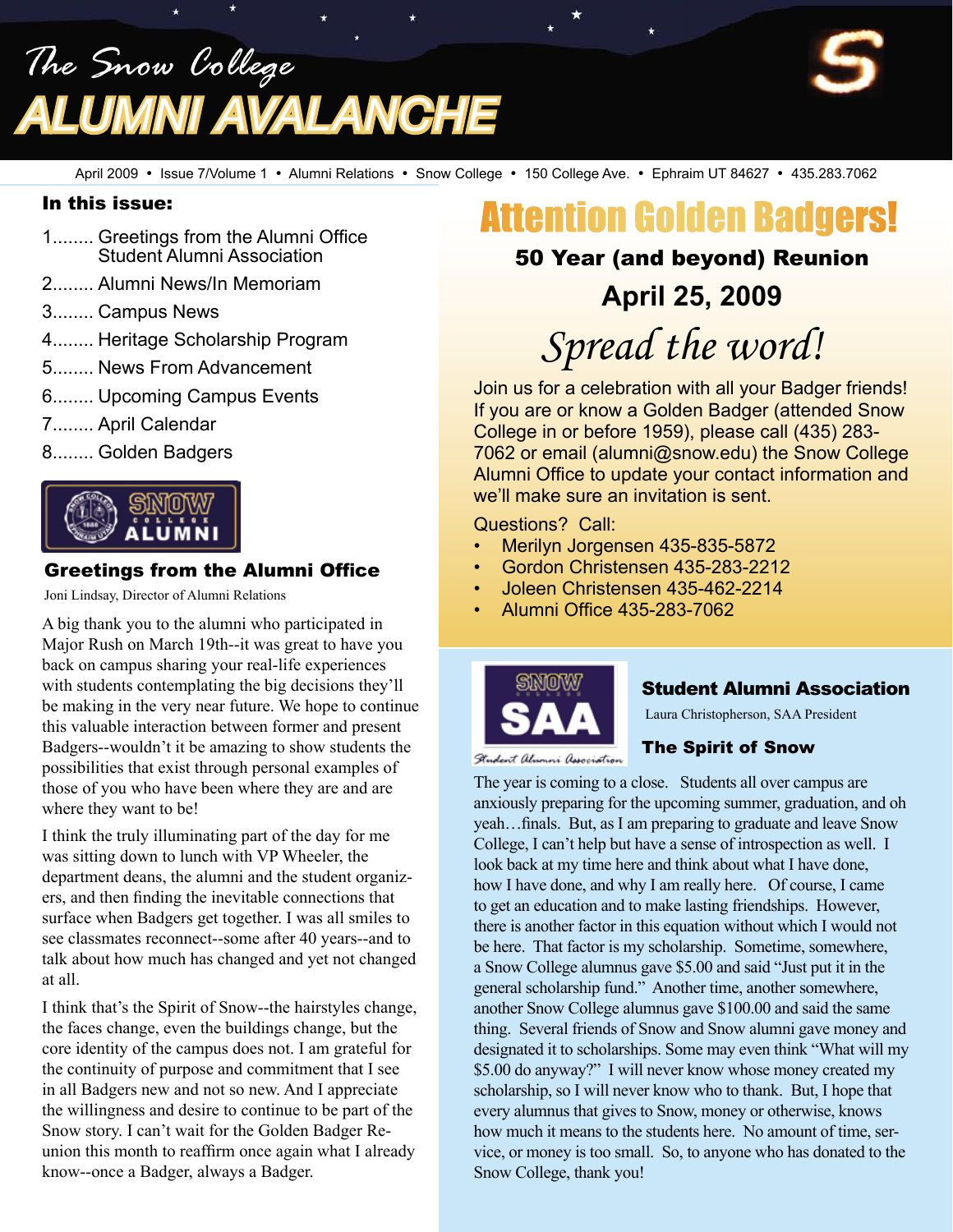# In Memoriam

#### Ruth Madsen Rasmuson



Ruth Madsen Rasmuson, dear mother, sister and grandmother, passed away peacefully March 4, 2009, in Bloomington, IN. Ruth was born to Leslie L. and Chloe R. Madsen March 7, 1930, in Ephraim,

UT. She graduated Snow College prior to her marriage to Robert R. Rasmuson on September 5, 1952, in the Manti LDS Temple. For 45 years, she derived much joy and satisfaction helping customers and friends at Bank of Ephraim where, at retirement, was serving as vice president. For many years, Ruth served on the Ephraim zoning and library boards, and was honored with the Ephraim Middle School's "Yule Candle" for service to so many in the community. Family members were the greatest beneficiaries of her loving kindness. Ruth was a survivor-valiantly battling lupus and cancer for 30+ years. The family extends thanks to all who blessed Ruth's life - friends, church family, caregivers, doctors, and nurses. Every act of kindness and charity is deeply appreciated.

#### Kathleen Paulsen (Hinckley) Jensen



Kathleen Paulsen (Hinckley) Jensen died March 10, 2009 in Spring City, UT of causes incident to age. Kathleen was born January 12, 1922 in Ephraim, UT to Hyrum and Caroline Marie Brady Paulsen. She was the sixth of seven children: Wendell, LaRue, Reed, Leon,

Lloyd Dee and Nada. On August 11, 1942 she married Howard Dean Hinckley who died August 16, 1944, while serving in World War II. Kathleen married Neldon Lamont Jensen December 18, 1946 in Ephraim, UT. Attended George Mason University, College of Notre Dame (Belmont, CA), University of Utah, BYU and Snow College. After attending Snow College, Kathleen focused on her musical studies performing in the University of Utah Symphony, Niagara Falls Philharmonic, Yale Graduate Symphony, New Haven Symphony and as principal violist for the Peninsula Symphony. Kathleen was an accomplished musician and enjoyed teaching viola, violin and piano to her numerous students. She loved classical music, art, traveling, gardening and her cats. She was a classical beauty of Irish and Norwegian descent with auburn hair and a good sense of humor. She is survived by her husband, Neldon.Our gratitude to Heidi Sorensen and her family members especially, Pam, Lorie, Amy and Bryan for the kind and loving care throughout the years.



The Snow College Emeriti Association (SCEA) held its first meeting on February 26th at the Greenwood Student Center. President Scott Wyatt welcomed the emeriti and their spouses, and dinner

was served amid all the reminiscing. Bart Nelson was elected as President of the Association and reviewed the newly minted Emeriti Constitution.

The meeting was so successful in its goal to "enrich our relationships with our colleagues" that elections to fill other positions were postponed so the group could get to "You're a Good Man, Charlie Brown" before the curtain went up at the Eccles Performing Arts Center. Nominations for the Emeriti Executive Council, which consists of: President, President-elect, Secretary/Treasurer, Historian, and Past President, can be emailed to alumni@snow.edu.

The Snow College Emeriti Association will hold quarterly meetings, though "quarterly" should not be taken to mean every three months. The next meeting will be held on April 27, 2009 at 5:00 pm at the Greenwood Student Center. Your RSVP is appreciated for planning purposes. The SCEA will elect officers, eat dinner, distribute emeriti activity cards and sweatshirts, and attend the Jazz II / Symphonic Band Concert at the Eccles Performing Arts Center.

Questions? Call Bart Nelson (283-4334) or Joni Lindsay at the Alumni Office (283-7062). If you would like to nominate someone for the Emeriti Executive Council, and/or reserve your sweatshirt and activity card, email Joni at joni.lindsay@snow.edu.

#### Retro Jerseys



| Retro Rugby (solid)          | \$20.00 |
|------------------------------|---------|
| Retro Rugby (striped)        | \$45.00 |
| <b>Retro Football Jersey</b> | \$45.00 |
| Retro Baseball Jersey        | \$15.00 |
| Long Sleeve T-Shirt          | \$15.00 |
| Retro Jackets                | \$40.00 |
| <b>Board Shorts</b>          | \$10.00 |
| Snow Towels                  | \$15.00 |

Russ Johnson has been teaching the students in his Intro to Business class about how to start and keep up a business with a hands on approach. The class has come up with Snow Biz, their own business that is selling retro jerseys and other apparel to bring back the good old days! As an advertisement hook the students are holding a stomp to burn Bridger, the mannequin if they reach their goal to sell \$3,000.00. If anyone is interested in purchasing, please contact Russ Johnson by emailing him at:

#### **russ.johnson@snow.edu.**

Help the Business students reach their goal while looking good in Snow apparel!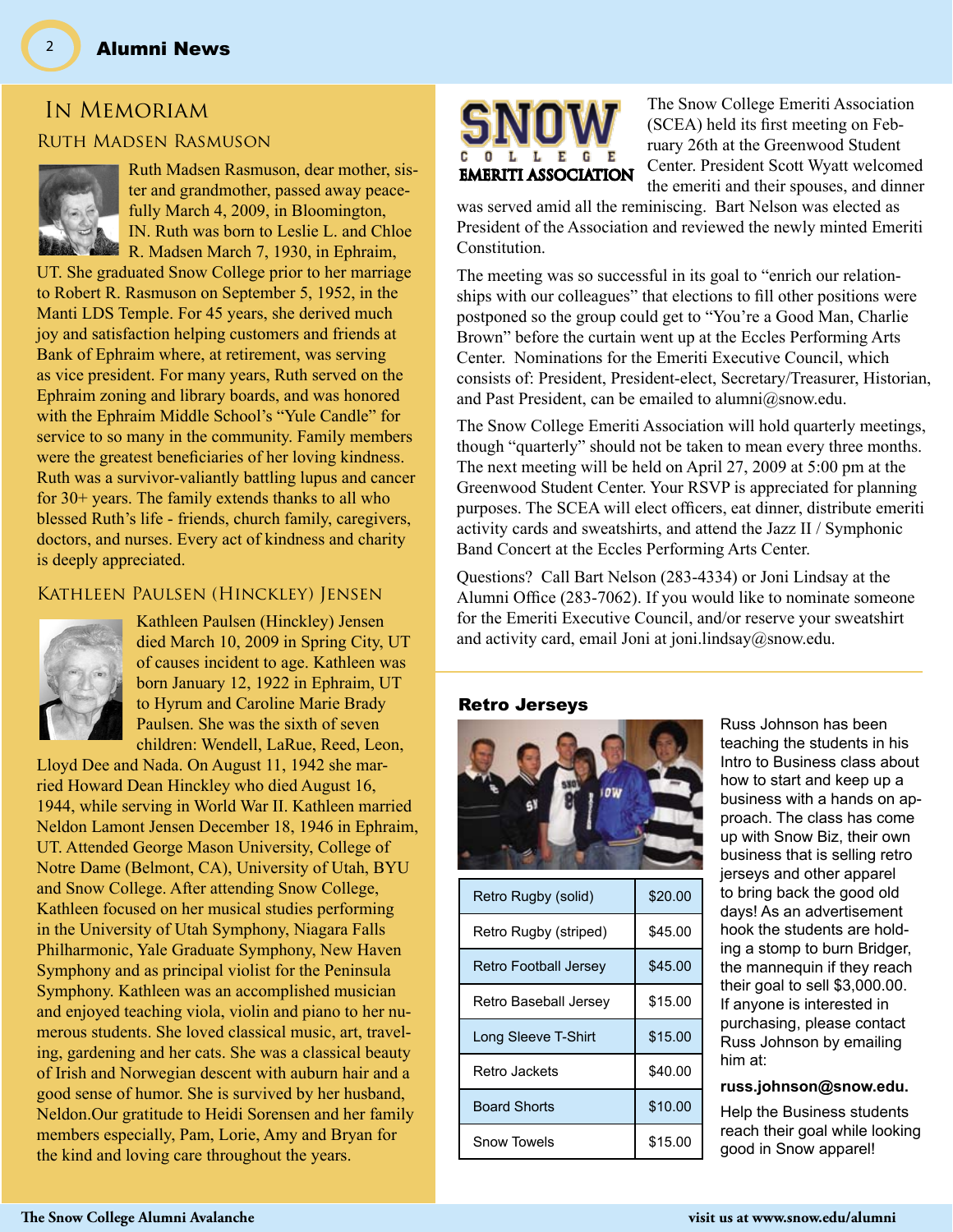Campus News

#### Food Around the World

Spring is in the air, and as students on the campus prepare for summer, the International Center is preparing for its biggest event of the year: the International Food Festival!

For almost 25 years, the International Food Festival has been showcasing food, clothing and talents from different cultures around



the world. International students have the opportunity to participate in many ways, from cooking foods native to their area to performing in the talent show. It also provides a wonderful opportunity for the community to experience pieces of the world without

having to travel. And it gives international students a chance to get involved with the community outside of the classroom. Every year we get a large turnout. People from the community can purchase tickets for 50 cents a piece, and then use those tickets to get samplings of the dishes prepared by students. This year we will also be including food prepared by the different language classes on campus. Students from the Foreign Language Department have been given the opportunity to learn how to prepare food native to countries that speak the language they are studying.

Putting the festival together requires help from everyone in the Inter-

national Center, as well as from all the international students. In fact, the success of the festival is dependant on participation from our foreign students. When they head home for the winter break, we are always quick to remind them to please bring costumes back when they return for Spring semester. And each year they provide

some of the loveliest native costumes to display in the Fashion Show.

"The International Festival is by far the most challenging event we have all year," says International Center Director, Diane Ogden. "But as with most challenging things, it is also the most rewarding." Diane has been cooking Pierogi's (Polish dumplings) every year for the festival since she joined the International Center over 20 years ago. Each year she takes time during Spring Break to prepare them so they are ready for the festival.

**This year the International Food Festival will be held on Thursday, April 2nd at 5:00 p.m. in the Greenwood Student Center. Gather your friends, roommates, children and family and come experience the world!**

#### Snow College in the News

**Snowdrift** http://www.snow.edu/~snowdrift

**Snow College News Room** http://www.snow.edu/publicr/index.shtml

**Sanpete Messenger** http://www.sanpetemessenger.com



Snow College Richfield

Photo taken by Vandy Moore of Ammon Tenney working on the Wacom digital drawing tablet.

Snow College Richfield's Graphic Arts & Communications program is offering a new course this semester entitled, "Digital Painting" which features the Wacom Digital Drawing Tablets and the Corel Painter software program. "This is the first semester we have offered this course," stated Jim Puzey, Art & Graphic Communi-

3

cations Assistant Professor, "next semester we will be offering a non-credit version of the course through the Continuing Education program as well as offering it for credit." Ten drawing tablets and two scanners were purchased for the course. Students are able to use the pens that come with the tablets or a mouse to control their designs. "The pens include an eraser on the opposite end, and will do the reverse, whether it be erasing or drawing, from the pen side. The amount of pressure one applies to the pen determines the strength and color of the lines drawn," stated Puzey.

Digital painting is a great alternative to traditional artistic methods. Students will not need to stretch or purchase canvases, paints, brushes, or other art materials. There are not any messes to contend with and individuals will not have to worry about toxic fumes from cleaning solvents or paints. Student clothes and hands will always remain clean. Students can save each rendering of a design and can undo elements of their designs up to 32 levels. Mistakes are easily corrected, and changes are easily made. Students can create images in acrylics, oils, gouache, airbrush, watercolor, chalk, pencils, charcoal, pastels, crayons, ink, and in pens. In addition, they can easily choose their brush sizes and can work with sponges, palette knives, blenders, erasers, calligraphy pen settings, erasers, image hoses and more. Following the outline of the textbook, "Digital Painting Fundamentals with Corel Painter X," students will learn how to trace and clone photos, sketch a still life, paint a landscape, do portraits, figure drawings, abstract paintings, experimental animation, mixed media caricatures, and more.



Huzzah! The Teaching and Technology Center (TTC) is fully staffed! Well, at least technologically speaking. Chase Mitchell comes to Snow College from Utah Valley University, with the intent

on revamping and extending Snow College's distance education offerings. To help with that endeavor, the TTC added brand new computers, of both the Mac and PC varieties, as well as Adobe production software. An open house was held to show off the new and improved center. Staff and faculty pictures were taken with a green screen. Watch for the new TTC website to see the final product for those pictures. We at the TTC look forward to servicing staff and faculty for the Snow College campuses. We truly believe that the world IS our campus!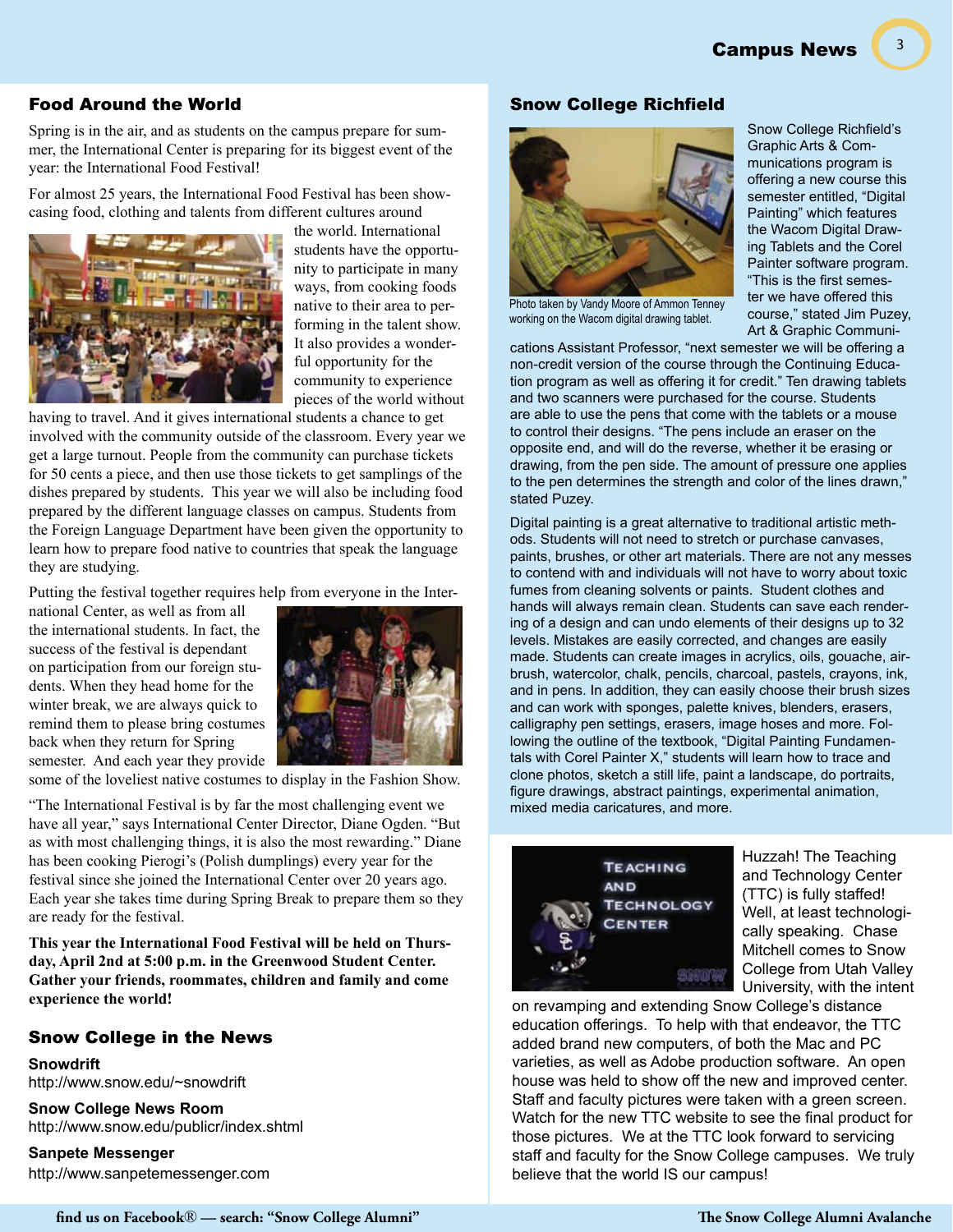#### Snow College Heritage Scholarship Program

Snow College is proud to introduce the Snow College Heritage Scholarship Program with the intent to build funds for future students to attend Snow College as well as provide value to those who are so generously willing to support Snow College. This program is combined with the new Snow College Karen H. Huntsman Library and Heritage Plaza Project.

Part of the Heritage Plaza Project will be a Scholarship wall, similar to the Viet Nam Memorial in Washington D.C. The Wall will be positioned between the Noyes Administration Building and the new Huntsman Library and will consist of several panels which will serve as a reminder to those who have and will continue to pave the way for Snow College students to achieve their academic objectives.

The proceeds from each donation can be specified by each donor, however the general intent is to have the donations placed into the Snow College Scholarship funds to assist the school in attracting and retaining new students, provide new areas of academic emphasis, reward student success, and provide avenues for the average student to reach their potential.

Snow College is planning to build at least four different panels or walls for which those who donate can participate.

- 1. The Scholarship Wall
- 2. The Scholarship Endowment Wall
- 3. The Heritage Wall
- 4. The President's Wall of Honor

Each wall corresponds to the level of donation. The inscription for each level will be distinct (the Snow College Heritage Scholarship Endowment Wall inscriptions will be larger letters than the Snow College Heritage Scholarship Wall.) There is no limit to the number of names from each family or associate that can be part of the Walls. It is our hope that families and associates will work together and plan to contribute each year.

Through the years more than 500 people and institutions have given Snow College more than \$10,000 for various projects and scholarships. And through history, close to 9,000 people and institutions have generously donated to Snow College. Each of those who have contributed \$2,500 or more will automatically have their names placed on the various walls according to their donation size. Our hope is to have literally thousands of names recognized on the walls to commemorate and demonstrate the love and support of our

#### **\$100,000--President's Wall of Honor \$100,000--**Scholarship Endowment Wall **\$2,5000--**Scholarship Endowment Wall **\$2,5000--**Heritage Wall

- Cumulative giving
- Name on Heritage Scholarship President's Wall of Honor
- ¼ life size Lorenzo and Erastus Snow Statue
- Picture and Bio placed in Huntsman Library Wall of Honor
- Subscription to Snow College Avalanche Alumni publication
- Snow College Apparel (including alumni jackets, hats, hoodies, blankets, etc)
- Honorary Membership to Snow College Alumni/Foundation Board
- Name mentioned in all Snow College publications
- Invitation for eight to annual Snow College Heritage Dinner (held each summer at the Heritage Scholarship Plaza)
- •Paid trip for two to Ephraim for Homecoming each year in perpetuity

#### Institution.

All donations should be made to the Snow College Foundation with specific emphasis and mention to the Snow College Heritage Scholarship Program. All donations can become tax write-off since you



- Cumulative giving
- Name on Heritage Scholarship
- $\cdot$  ¼ life size Lorenzo and Erastu
- Subscription to Snow College
- Snow College Apparel (including alumni s
- Invitation for six to annual Sno at the Heritage Scholarship Plaz
- Name mentioned in all Snow  $\epsilon$
- Paid trip for two to Ephraim for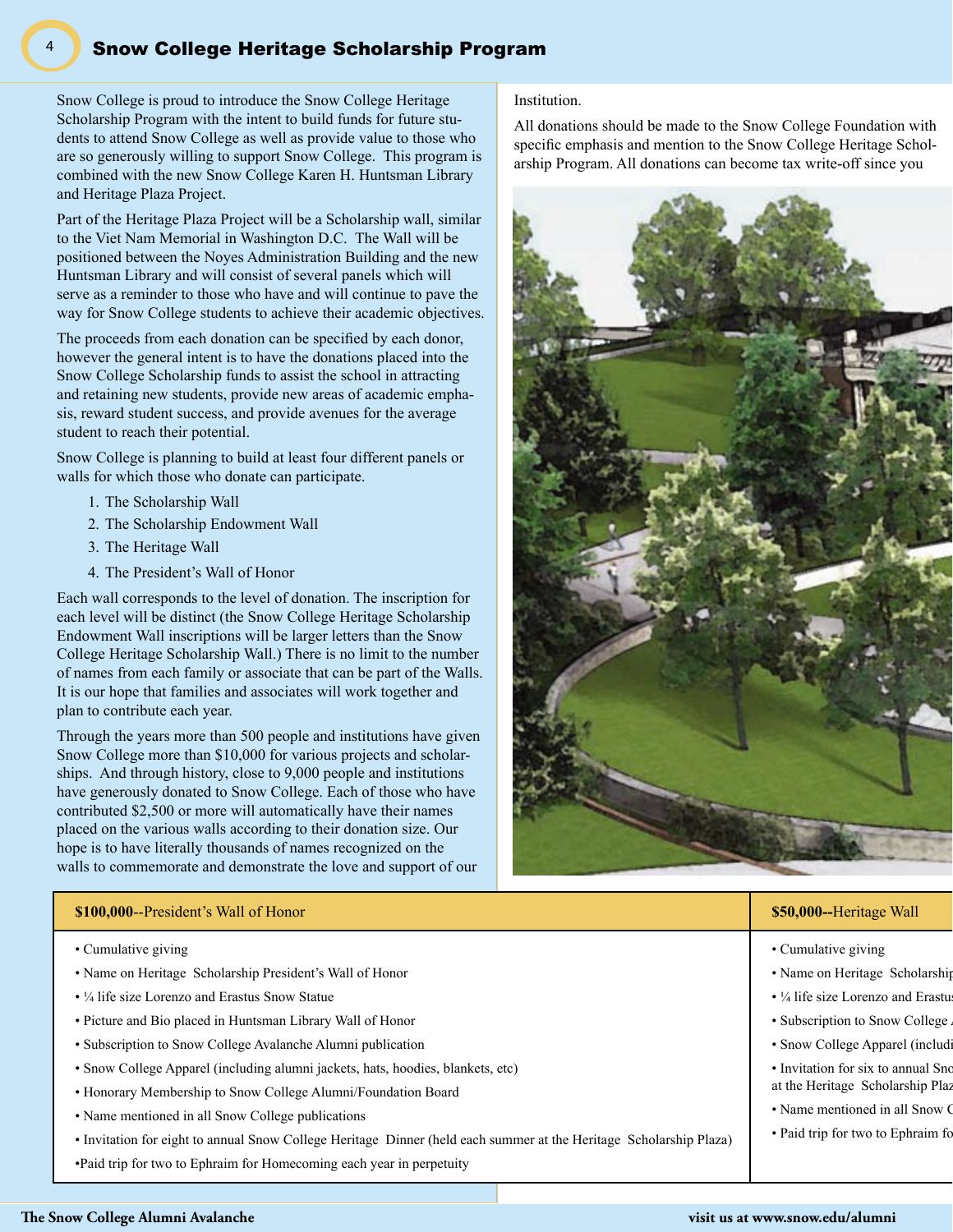5

will be contributing to a 501c3- non-profit organization.

Possibly more than any time in our history, Snow College is in need of resources to ensure the youth of our today can become the leaders of our future. Your contribution can help ensure the young men and

young women who come to Snow College have an opportunity to jump-start their lives. Please join us today in this important initiative. We know it will be meaningful for the Students and believe it will be just as meaningful to you.



|                                                                                                                                                                                                                                   | \$10,000 -- Scholarship Endowment Wall                                                                                                                                                                                                                                                                                             | \$2,500--Heritage Scholarship Wall                                                                                                                                                                                                                                                                                                                           |
|-----------------------------------------------------------------------------------------------------------------------------------------------------------------------------------------------------------------------------------|------------------------------------------------------------------------------------------------------------------------------------------------------------------------------------------------------------------------------------------------------------------------------------------------------------------------------------|--------------------------------------------------------------------------------------------------------------------------------------------------------------------------------------------------------------------------------------------------------------------------------------------------------------------------------------------------------------|
| Heritage Wall<br>s Snow Statue<br>Avalanche Alumni publication<br>ing alumni jackets, hats, hoodies, blankets, etc)<br>w College Heritage Dinner (held each summer<br>College publications<br>r Homecoming each year for 10 years | • Name on Heritage Scholarship Endowment Wall<br>• Subscription to Snow College Avalanche Alumni<br>publication<br>• Snow College Apparel (including alumni jackets,<br>hats, hoodies, blankets, etc)<br>• Invitation for four to annual Snow College Heri-<br>tage Dinner (held each summer at the Heritage<br>Scholarship Plaza) | • Name on Heritage Scholarship Wall<br>· Unlimited family/associate names can be<br>added – name added for each \$2,500 donation<br>• Subscription to Snow College Avalanche<br>Alumni publication<br>• Snow College alumni jacket<br>• Invitation for two to annual Snow College<br>Heritage Dinner (held each summer at the<br>Heritage Scholarship Plaza) |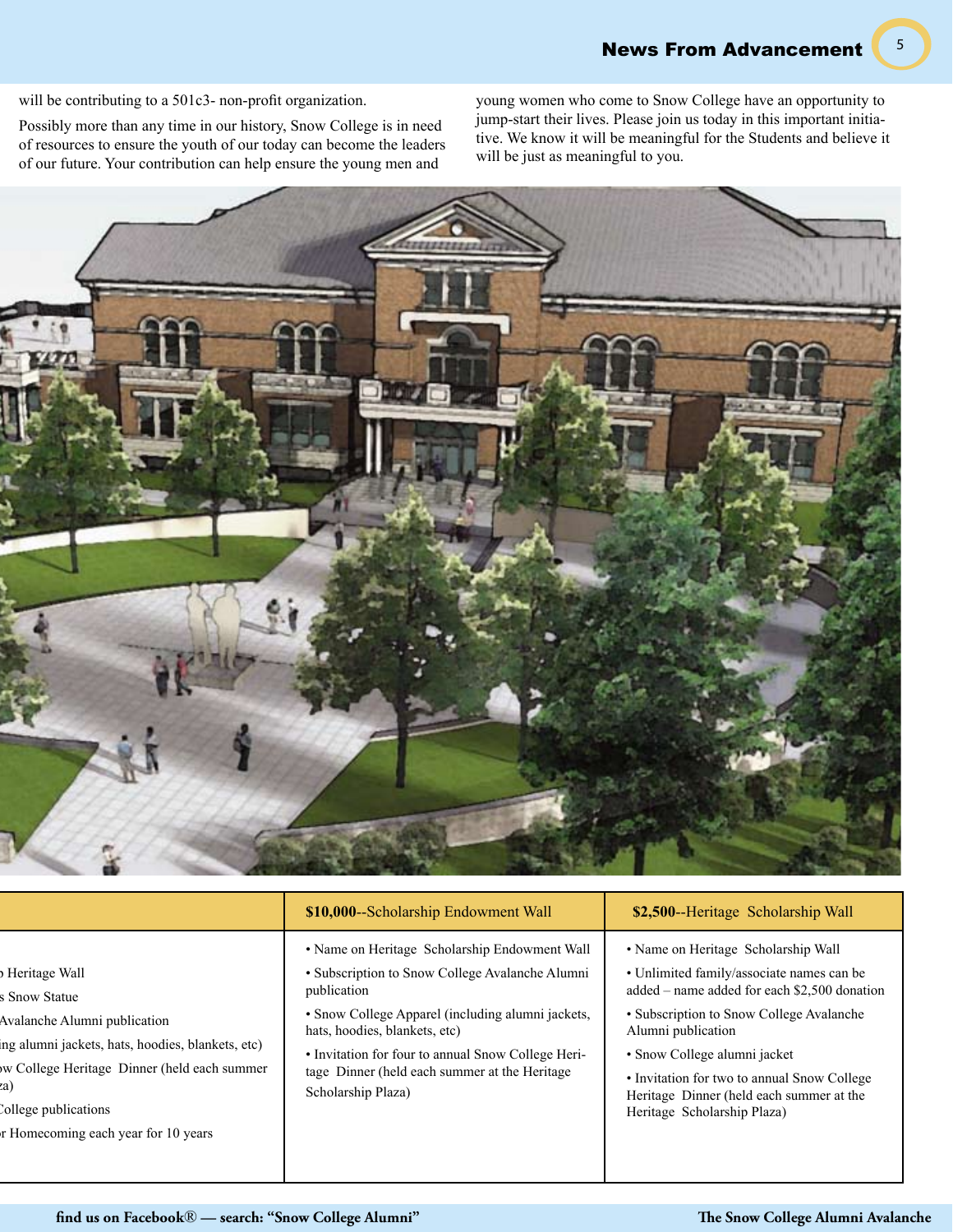#### Snow College Foreign Language Department Snow College International Cinema: Spring 2009

#### **April: Good Guys vs. Bad Guys**

| $3/31 -$<br>4/2 | Japanese Animé Film Festival                                         |  |  |  |  |
|-----------------|----------------------------------------------------------------------|--|--|--|--|
| 7               | Ladrón que roba a ladrón (To Rob a Thief) (2007, Mexico)<br>(Action) |  |  |  |  |
| 14              | La Scorta (The Bodyguards) (1993, Italy) (Police Drama)              |  |  |  |  |
| 21              | La Promesse (The Promise) (1996, Belgium) (Drama)                    |  |  |  |  |

All movies shown at 8pm in Humanities Building room 122.

See website for movie descriptions and ratings: **www.snow.edu/icinema**



Alumni are invited to participate! www.snow.edu/tbsi

| Stonework & Ornamental Stone April 2-4   |
|------------------------------------------|
|                                          |
| Log Cabin Restoration II April 16- 18    |
|                                          |
| Winsdsor Chair MakingJune 22-26          |
| Old World Skills in WalesJuly 29-Aug 5   |
| NEW! Gravestone Restoration August 20-22 |
|                                          |

#### Snow College Math Contest



33rd annual Snow College Math Contest will be held on Tuesday, April 7, 2009. There is a senior division for students in grades 10-12 (2 hours, 40 questions) and a junior division for students in grades 7-9 (1 hour, 20 questions).

For more information, the official page / link is: http://www.snow.edu/math/contest

## Songs of Sanctuary

#### **April 21 & 22, 2009 7:30 pm Eccles Center for the Performing Arts Theatre** General Admission \$5 Students \$3

"Songs of Sanctuary" is a multimedia celebration of the human desires for beauty, shelter, ritual, achievement, and peace. The work takes on special significance in light of recent world events as we seek to find sanctuary and meaning in a world seemingly without reason. However, this is not to say that the work is entirely introspective or somber. Indeed, the emotions related to this 60-minute piece are wide-ranging.

The music for the work, created by composer Karl Jenkins and "orchestrated" by music theory students and faculty of the Horne School of Music, is performed by the members of Cadence, Snow College Chamber Orchestra and Snow College Percussion Ensemble. Each of the nine movements features either specially choreographed dance, performed by the Snow College Dance Ensemble, or video montages, or both designed to further enhance understanding and enjoyment on the part of the audience.



in collaboration with the Julliard School

### **Juilliard Artreach** at **Snow College**

A weeklong intensive workshop in theater, dance and music for students 14-18



June 8-12, 2009 Eccles Center for the Performing Arts www.snow.edu/artreach 435.283.7472

# SNOV C O L L E G E<br>Richfield Campus

#### **2nd Annual Car Show**

#### **April 18, 2009**

For our Second Car Show we are having an Open House highlighting the Snow College Richfield Campus. The \$5.00 registration fee includes a wicked awesome t-shirt and a dash plaque designed by our Graphic Art Department. There will be over 25 awards handed out. Food, drinks, drawings for prizes, and activities will be on hand. So grab your family, dust off those vehicles, and bring them out for a fun filled day at the Snow College Richfield Campus.

#### **Send registration form and check made out to:**

Snow College Richfield Attn: Heidi Stringham 800 W. 200 S. Richfield, Utah 84701

#### **For more information contact:**

Heidi---435-893-2256 Bill---435-896-8396

Open to all vehicles: cars, trucks, motorcycles, tractors

**If it has wheels we want you here!**

6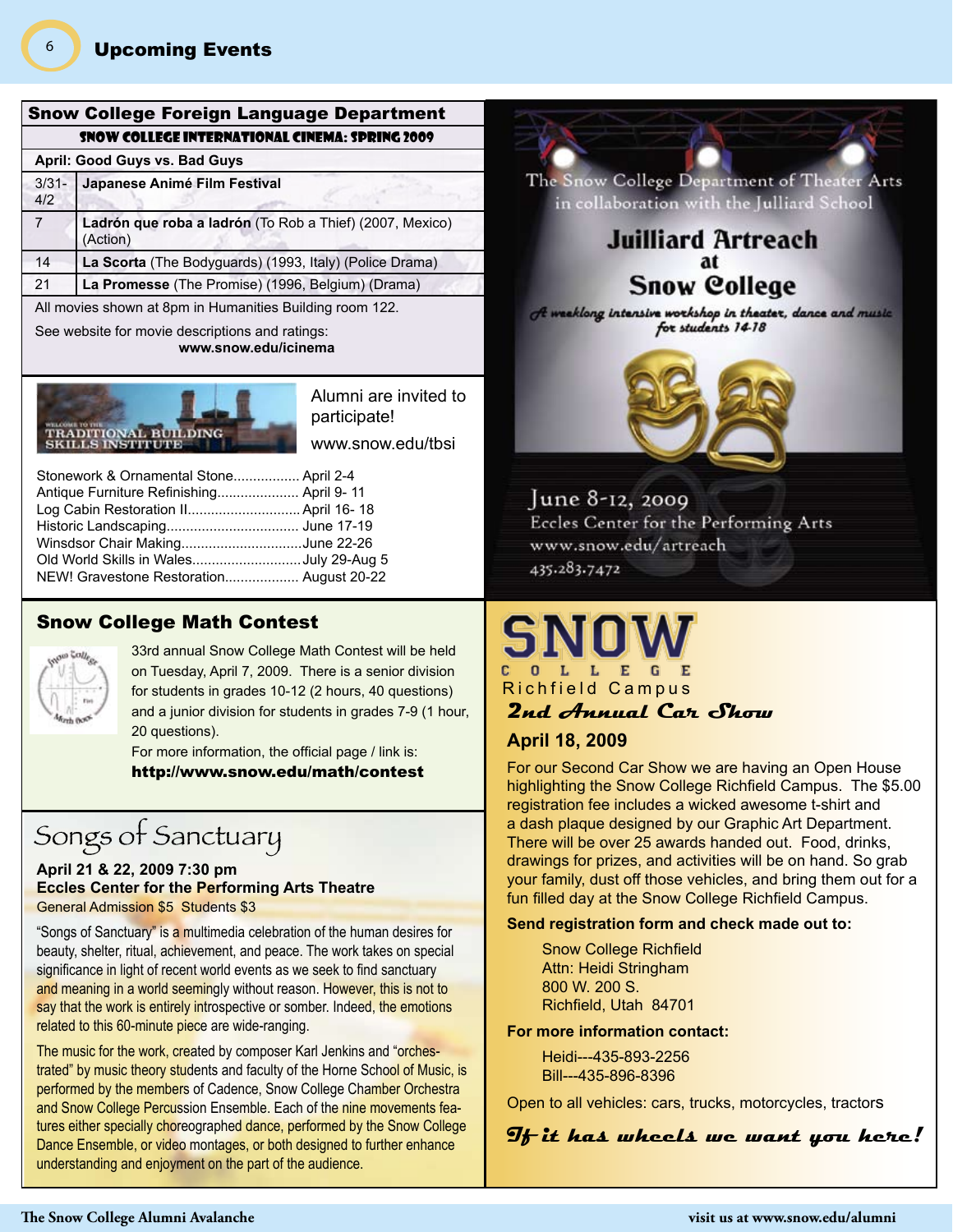| <b>Date</b> | <b>Time</b>        | <b>Location</b>                                          | <b>Event</b>                                                                                                                                    |
|-------------|--------------------|----------------------------------------------------------|-------------------------------------------------------------------------------------------------------------------------------------------------|
| 4/1         | 7:30 pm            | <b>Eccles Center</b>                                     | Army Jazz Combo                                                                                                                                 |
| 4/2         | 5:00 pm            | <b>Greenwood Student Center</b>                          | <b>International Food Festival</b>                                                                                                              |
|             | 6:00 pm            | <b>LDS</b> Institute                                     | Night @ the Tute                                                                                                                                |
| $4/2 - 4$   | 8:00 am-5:00 pm    | TBSI Lab, West Campus                                    | TBSI Stonework and Ornamental Stone - Keith Mackay                                                                                              |
| 4/3         | 1:00 pm/3:00 pm    | Twin Falls, ID                                           | Women's Softball: Snow @ CSI                                                                                                                    |
|             | 7:30 pm            | <b>Eccles Center</b>                                     | Orchestra Concert                                                                                                                               |
|             | 9:00 pm            | <b>LDS Institute</b>                                     | Stomp                                                                                                                                           |
| 4/4         | 12:00 pm/2:00 pm   | Twin Falls, ID                                           | Women's Softball: Snow @ CSI                                                                                                                    |
| 4/7         | 9:15 am (check in) | Snow College LDS Institute                               | Snow College Math Contest                                                                                                                       |
|             |                    |                                                          | http://www.snow.edu/math/contest                                                                                                                |
| 4/7         | 3:00-8:00 pm       | <b>LDS</b> Institute                                     | <b>Blood Drive</b>                                                                                                                              |
|             | 7:30 pm            | <b>Eccles Center</b>                                     | <b>Encore Concert</b>                                                                                                                           |
| 4/8         | 9:00 am-2:00 pm    | <b>LDS</b> Institute                                     | <b>Blood Drive</b>                                                                                                                              |
| $4/9 - 11$  | 8 am-5 pm          | TBSI Lab, West Campus                                    | TBSI Furniture Preservation & Restoration - Carl Timm                                                                                           |
| 4/13        | 7:30 pm            | <b>Eccles Center</b>                                     | Wind Ensemble Concert                                                                                                                           |
| 4/10        | 1:00 pm/3:00 pm    | Carson City, NV                                          | Women's Softball: Snow @ WNC                                                                                                                    |
| 4/11        | 12:00 pm/2:00 pm   | Carson City, NV                                          | Women's Softball: Snow @ WNC                                                                                                                    |
| 4/15        | 7:30 pm            | <b>Eccles Center</b>                                     | <b>Combined Choir and Orchestra Concert</b>                                                                                                     |
| 4/16-18     | 8 am-5 pm          | TBSI Lab, West Campus                                    | TBSI Log Cabin II - Joe Gallagher                                                                                                               |
| 4/17        | 1:00 pm/3:00 pm    | Snow College                                             | Women's Softball: SLCC @ Snow College                                                                                                           |
| $4/17 - 18$ | 7:30 pm            | <b>LDS</b> Institute                                     | LD's Concert                                                                                                                                    |
| 4/18        | All day            | Richfield                                                | 2nd Annual Car Show--Snow College Richfield Campus                                                                                              |
|             | 12:00 pm/2:00 pm   | Snow College                                             | Women's Softball: SLCC @ Snow College                                                                                                           |
| 4/19        | 7:00 pm            | <b>LDS</b> Institute                                     | Institute Choir Concert                                                                                                                         |
| $4/21 - 22$ | 7:30 pm            | <b>Eccles Center</b>                                     | Dance/Music Performance: Songs of Sanctuary                                                                                                     |
| 4/22        | 6:00 pm            | <b>LDS</b> Institute                                     | <b>Graduation Dinner</b>                                                                                                                        |
| 4/24        | 10 am-10 pm        | SnowCollege                                              | S Day: Perform service projects, explore leadership opportunities, and work<br>on S Mountain. Watch for the lighting up of the S after sundown! |
|             | 1:00 pm/3:00 pm    | Snow College                                             | Women's Softball: CSN @ Snow College                                                                                                            |
| 4/25        | 12:00 pm/2:00 pm   | Snow College                                             | Women's Softball: CSN @ Snow College                                                                                                            |
|             | $4:00$ pm          | Snow College                                             | Golden Badgers 50 + years Reunion                                                                                                               |
|             | 7:00 pm            | Sevier Valley Center Theater<br>http://www.svc.snow.edu/ | Saltzburger Echo                                                                                                                                |
| 4/26        | $6:00$ pm          | <b>LDS Institute</b>                                     | Institute Recognition                                                                                                                           |
| 4/27        | 5:00 pm            | Greenwood Student Center                                 | <b>Emeriti Quarterly Meeting</b><br>Dinner and Concert                                                                                          |
|             | 7:30 pm            | <b>Eccles Center</b>                                     | Jazz II / Symphonic Band Concert                                                                                                                |
| 4/28        | 7:30-10:30 am      | <b>LDS Institute</b>                                     | <b>Finals Breakfast</b>                                                                                                                         |
| 5/1         | 1:00 pm/ 3:00 pm   | Rangely, CO                                              | Women's Softball: Snow @ CNCC                                                                                                                   |
| 5/2         | 12:00 pm/2:00 pm   | Rangely, CO                                              | Women's Softball: Snow @ CNCC                                                                                                                   |
|             | All day            | Snow College                                             | Snow College 2009 Commencment                                                                                                                   |
| 5/7         | 7:30 pm            | Sevier Valley Center Arena<br>http://www.svc.snow.edu/   | The World Famous Lipizzanier Stallions                                                                                                          |